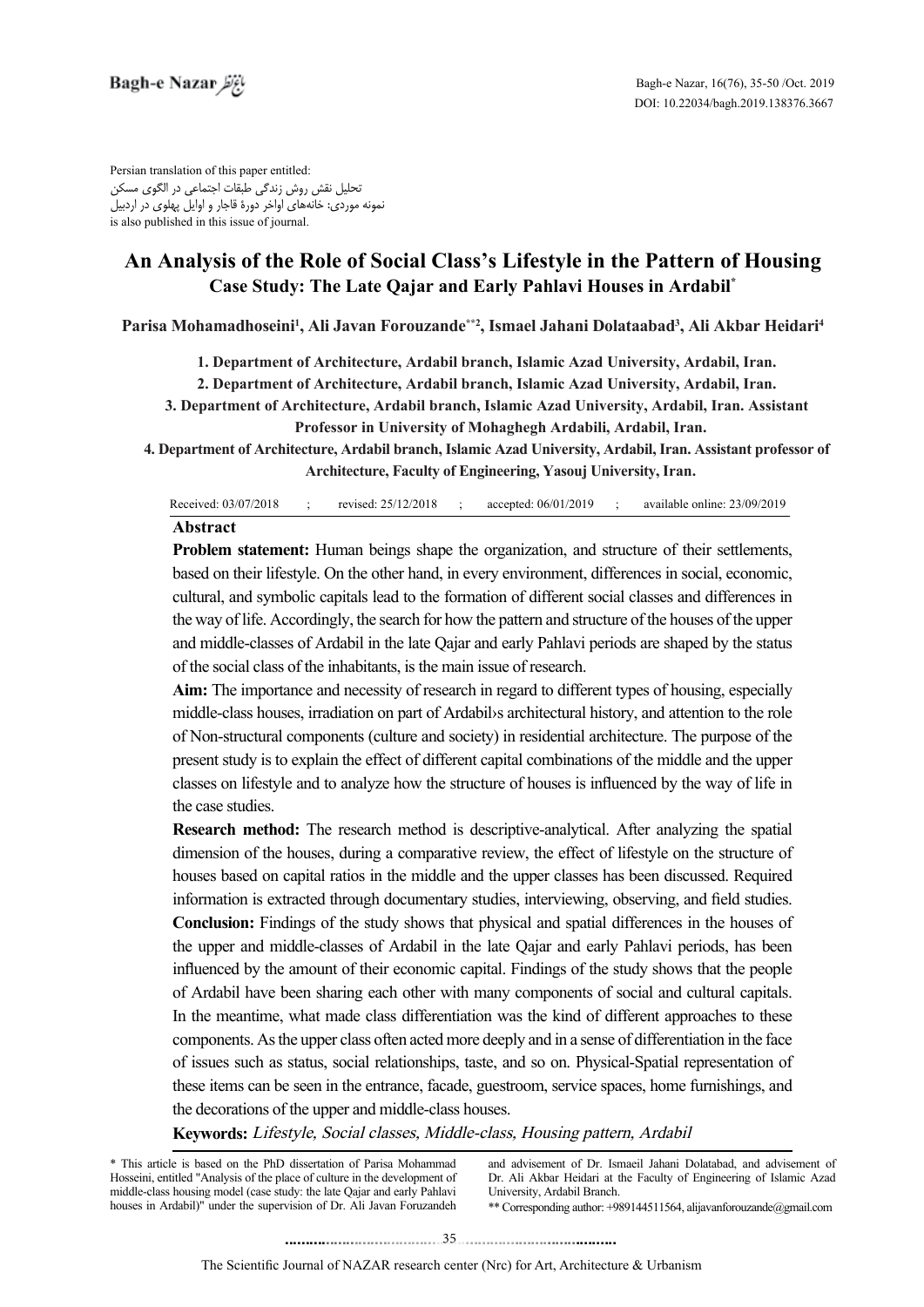## **Introduction and statement of the issue**

Human settlements are always a reflection of the lifestyle of human groups. Many factors contribute to lifestyle. Rapoport considers the culture and lifestyle resulting from it to be the main factor in the formation of the physical forms of the houses, and it identifies other factors as modifying factors (Rapoport, 1969). Two of the modifying factors are economic and social factors. From Bourdieu's perspective, the position of a person in a social structure reflects the amount of he's cultural, social and economic capitals (Bourdieu, 1986). Therefore, the lifestyles of different classes are influenced by their class status. It can be said that in a constant environment, cultural, social, and economic differences lead to differences in the social classes and of course leads to differences in lifestyle and housing patterns. As studying the home helps to understand the differences and similarities among the structures of houses in a community, this study adopts this approach to the recognition of houses. Accordingly, the houses of the upper and middle-classes of Ardabil during the late Qajar and early Pahlavi periods are selected as case studies. Examining how the pattern and structure of houses are influenced by the status of the social class of residents, by analyzing the distinctions in the combination of capital and lifestyle, it has shaped the main is sue of research. The research hypothesis is that the distinction between social classes in the late Qajar and early Pahlavi period in Ardabil has led to differences in lifestyle and patterns of the housing. In this regard, in discussing the class differentials in society and the role of various types of capitals in it, the views of Pierre Bourdieu have been used. And due to the importance of cultural capital in his view, Amos Rapoport's views on the relationship between culture and lifestyle and built environment have been used. The importance and necessity of research are regarding different types of housing, especially middle-class houses, irradiation on part of Ardabil's architectural history, and attention to the role of Non-structural components (culture and society) in residential architecture.

## **questions Research**

The present research seeks to answer the following questions;

1. What are the factors affecting the formation of different types of lifestyle?

2. How does lifestyle affect the structure and pattern of housing?

3. What have been the effect of the different lifestyles on the patterns and structures of housing of middle and the upper classes of Ardabil in the late Qajar and early Pahlavi?

## **Review of literature**

In most studies on historical houses, houses of the upper classes of the society have been introduced as models of Iranian houses (Mohammad Hosseini, 2012; Armaghan, Soltanzadeh & Irani Behbahani, 2015; Arzhmand & Khani, 2013; Momeni & Naseri, 2016; Hojjat & Heidari,  $2011$ ). However, for a long time a considerable part of the urban texture has been shaped by the popular architecture of the middle and lower classes of society which have qualittive and semantic dimensions. Among the neglected middle-class housing Naseri et al, investigated the impact of the Muslim landlords's social status on the hierarchy of privacy in the entrances of Qajarid houses in Bushehr city (Naseri, Momeni, Kakizadeh & Vasiq, 2017). This research is one of the few Iranian studies that deal with the role of social distinctions in housing. Available studies in international context have been framed by the theories of Bourdieu and other sociologists have highlighted the instrumental role of architecture in identity and social status (Archer,  $2015$ ), some researchers have focused on the impact of social inequalities on the physical structure differences in contemporary cities  $(Savage, 2012)$ , and others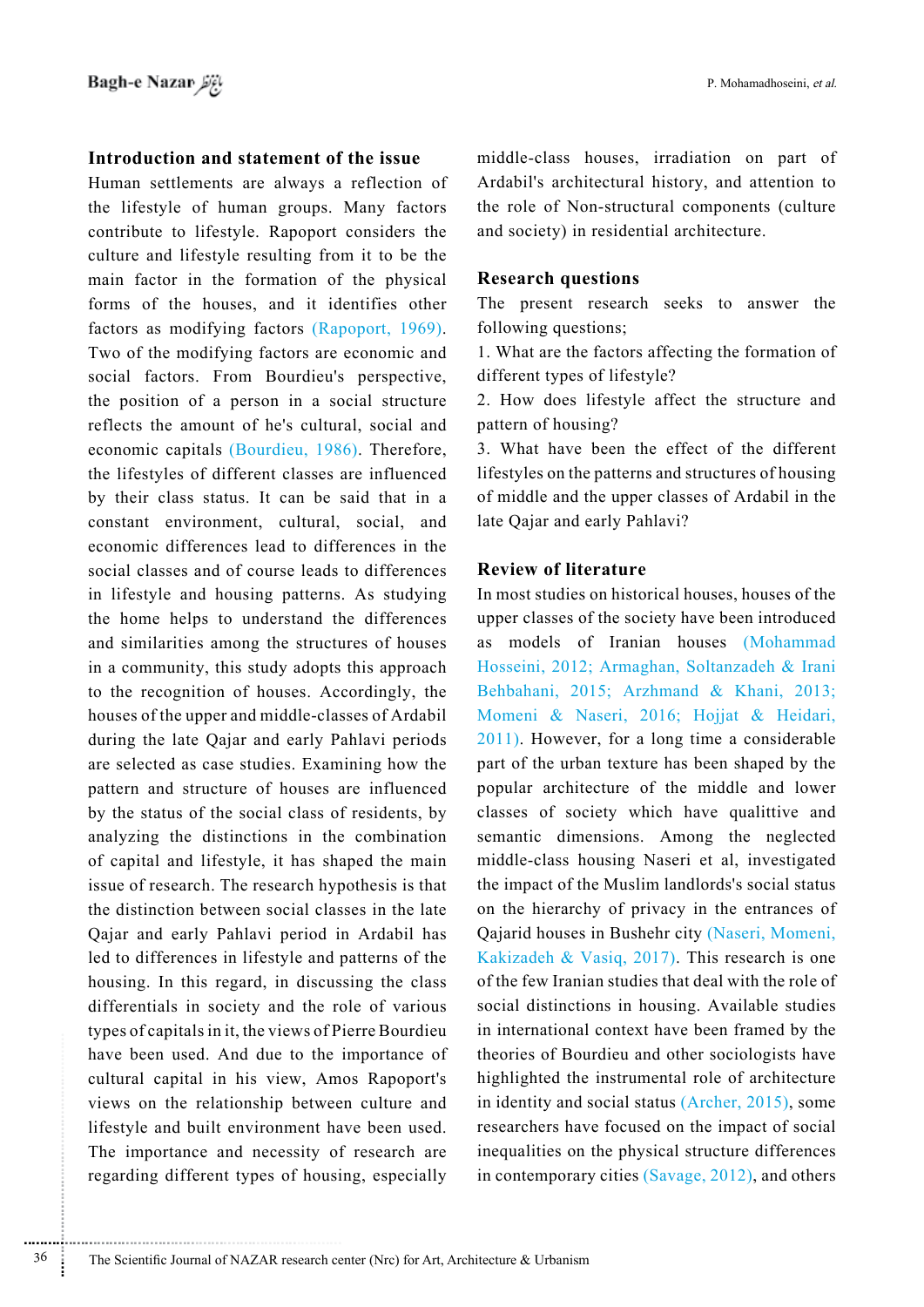have investigated the overwhelming of actions and cultural patterns of the upper classes on the tastes and artistic interests of the other social classes (Gartman,  $2013$ ). Most of these studies are about contemporary issues and they share theoretical concepts and foundations with the present research.

## **The theoretical foundations of research**

For sociologists, the formation of social classes is affected by the distribution of capital in society  $(Graph, 1995)$ . According to Bourdieu, there are four types of capital in any field: A. Economic capital, that is, the wealth and money that each social actor possesses and includes incomes and other kinds of financial resources; B. Social capital refers to authorities and group relationships or social networks in which the individual is located; C. Cultural capital involves specific skills and the ways in which individuals differentiate themselves from others that have accumulated in the person during socialization; D. Symbolic capital involves the use of symbols to legitimize other capitals. Symbolic capital is a part of cultural capital (Fakouhi, 2003; Turner, 1998, 51). In Bourdieu's view, there is a kind of dialectical relationship between cultural, economic and social capitals. So that each of them reproduces another

### $(Ganji & Heidarian, 2015)$ .

Most of Bourdieu's debates have focused on cultural capital and lifestyle (Bourdieu, 1984). Cultural attitudes, preferences, and behaviors are thought to be tastes that have led to social choices  $(Lamont & Lareau, 1988, 15)$ . Bourdieu describes the tastes as a kind of awareness of class and social status and thus aesthetic spirit. In fact, each social class has its own tastes and any change in these tastes depends on the class conditions of individuals (Ganji & Heidarian, 2015). Tastes are transformed into "habitus" as a form of nature and personality. The similarities of the "habitus" have resulted in different lifestyles which embody set of systematic tastes and practices (Moayyed Hekmat,  $2014$ ). According to Bourdieu lifestyles is the systematic activities that stem from the taste of individuals and they are mostly objective and external (Bourdieu, 1986). Hence lifestyle includes habitus that exists among members of a social class with common capitals. Home is one of the most important features of an individual's lifestyle.

Studies on the relationship between culture and house form are also commonly categorized into three areas: lifestyle, mental aspects, and the ways peoples are integrated with the environment (Pourdeihimi, 2011). The way



Fig. 1. Diagram of dismantling of culture; the relation of variables with together and with the built environment is shown. Source: Rapoport, 2003, 166.

...........................................................

.......... ....... ........ ........... ...... ....... ........ .......... ...........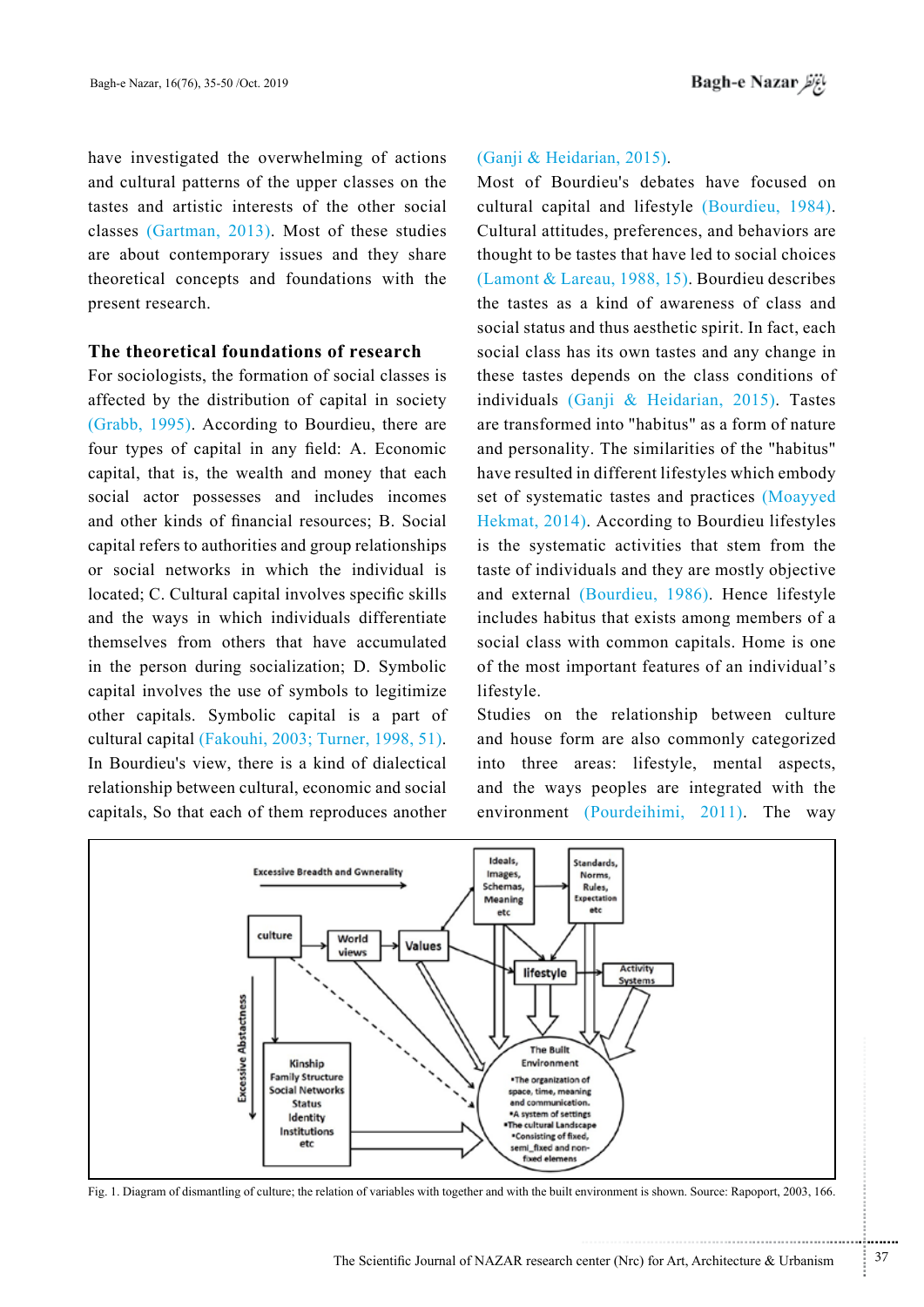of life is the only objective aspect of culture through which individual and group distinctions can be identified and thus the identity of individuals and groups can be understood  $(Afshari & Pourdeihimi, 2017)$ . Rapoport considers the lifestyle as the most objective manifestation of culture which is reflected in activity systems  $(Fig.1)$ . In this diagram social capital is included in the concept of culture.

# **The theoretical framework of research**

According to the discussion, the structure of the social classes is composed of economic, social, cultural and symbolic capitals. The amount of economic capital in different categories as job, income, location, material capital, and consumer trends can be tracked. Social capital has social components such as relationships and social status, family structure, kinship relationships, and social identity. Symbolic and cultural capitals include basic and subjective assumptions, such as worldview, values, beliefs, and ideas. Such capitals emerge in the form of schemas

and meanings as patterns, norms, rules, and requirements that appear in the tastes of people, and eventually they manifested in the habitus. As well as being an objective expression of tastes habitus is also affected by the components of social and economic capital.

All of the components are reflected in the lifestyle. The lifestyle reflects the basic and subjective assumptions created through the experience of individuals living in particular economic, cultural and social conditions in a particular environment. Thus by analyzing the lifestyle, one can see how social class differential interact with the pattern of housing. In the graph of the theoretical framework of the research  $(Fig. 2)$  Relationships of lifestyle with economic, social, cultural and symbolic capitals and physical- spatial patterns of the house are shown.

## **methodology Research**

The research method is descriptive-analytical. The social classes are the independent variables and the structure of houses are dependent



Fig. 2 Theoretical framework of research; the relationship of lifestyle with economic, social, cultural and symbolic capitals and physical- spatial patterns of the house. Source: authors.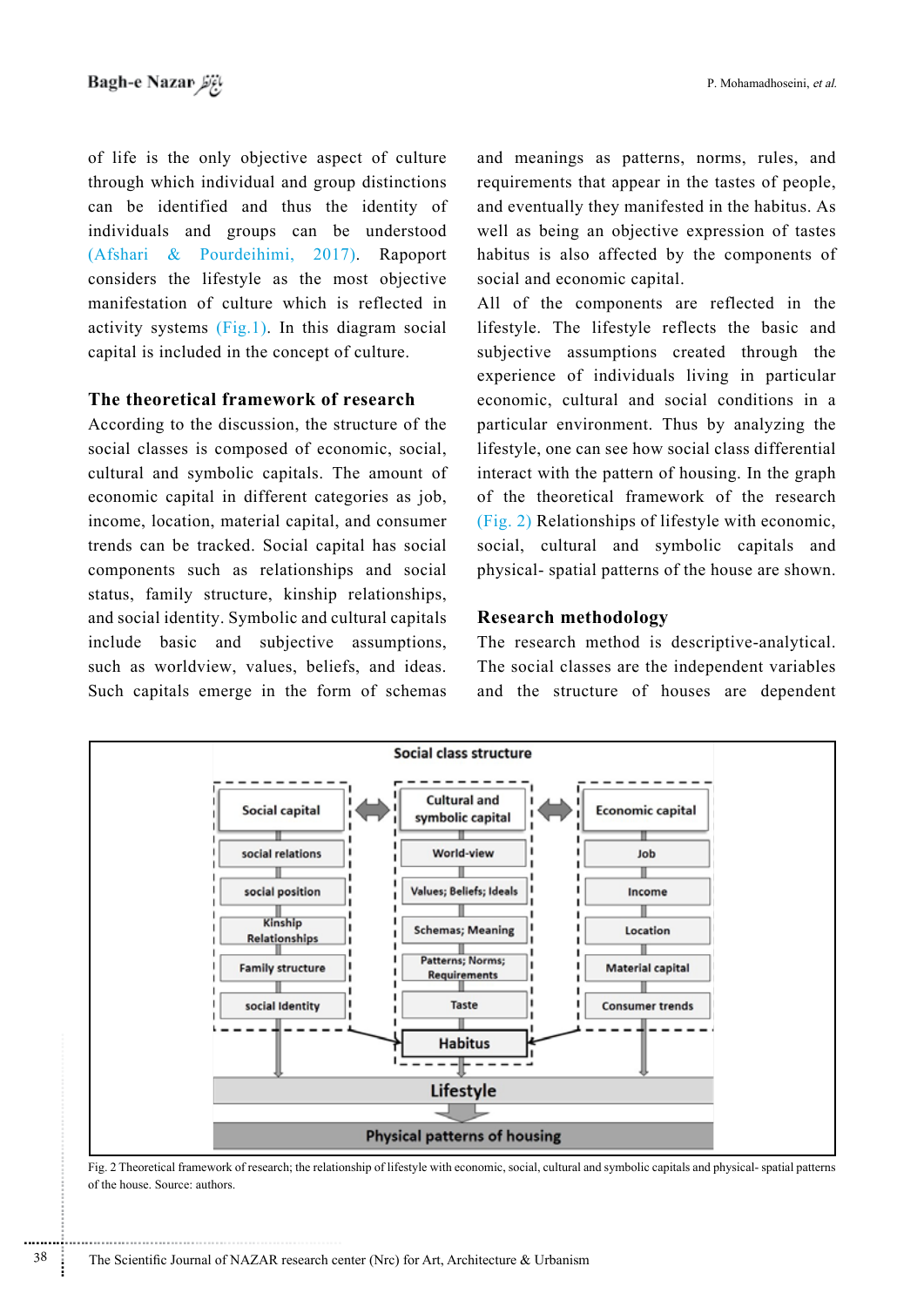variables. The concept of "lifestyle" as a mediator variable helps to explain this relationship. This issue has been investigated in the late Qajar and early Pahlavi houses in Ardabil. The reasons for choosing the houses of these periods are as follows 1. The material and spiritual evidence (houses, individuals, and memories), are available from that period; 2. Modernism and its manifestations haven't entered the society yet. then the society is traditional and homogeneous; 3. The houses of these periods (especially the middle-class houses) have disappeared . To this end, a number of houses have been selected as case studies. First, in a comparative study, the spatial characteristics of houses of the upper and middle-classes were analyzed in macro, middle, and small scales. Then the differences and similarities derived from the lifestyle of residents were discussed. In order to collect information, a semi-structured interview was conducted with the elderly of the city of Ardabil and those who lived in old houses or have memories of those days. Interviews were analyzed thematically and lifestyles and housing pattern were identified. Interviews have set based on the categories derived from theoretical research foundations (components of capitals in Fig.  $2$ ).

The data about the social, economic, and cultural conditions of the late Qajar and early Pahlavi periods of Ardabil was achieved through the logical reasoning of the documents. The data related to physical structure and spatial regulation of houses were gathered through different methods including field surveys, observation of examples, and review of relevant documents and drawings.

## **Case** studies

In the late Qajar and early Pahlavi periods, the people of Ardabil were not economically and politically in a very favorable situation. The assault and plunder of the tribes, the outbreak of diseases such as typhoid and cholera, persistent

famine, along with sectarian conflict, and the consequences of World War I, portrays the general situation of the people of Ardabil in those days. This have been more evident in the middle-class livelihood who included the majority of the society, and the upper class have been less influenced by the conditions (Baba Safari, 1993). However "the existence of a homogeneous community in terms of the social, religious, and traditional context" was one of the social features of Ardabil during the aforementioned period. In the past, Ardabil used to have six main neighborhoods and a number of subsidiary neighborhoods (Khola). For the purpose of this study, ten historical houses were selected from different neighborhoods of historic area of the city (Table 1). Samples 1 to 5 are for the middle-class and samples from  $6$  to 10 belong to the upper classes.

## **Data** analysis

## • Macro-scale

- Mass and Space Ratio: The middle-class houses were made up of open and closed spaces and there was no semi-open space. Critical reasons for avoiding shadowing and controlling spaces in terms of heat could be explained by the lack of semi-open spaces in these houses. Unlike the middle-class houses, there were the semi-open spaces in some of the houses of the upper class. Presence of the porch or backwardness of the central part of the building made the beauty of open spaces. In middle-class houses, most of the the house more visible, have created the semimain living spaces were built on the northern side of the yard and rarely on the south side, but in the houses of the upper class, there were also villa house (House no.9) which were contrary to the climatic principles and the tradition of house-building in the city of Ardabil. In most middle-class houses the size of closed spaces were clearly low compared to open spaces. The greater the open space of the house was due to

...........................................................

.......... ....... ........ ........... ...... ....... ........ .......... ...........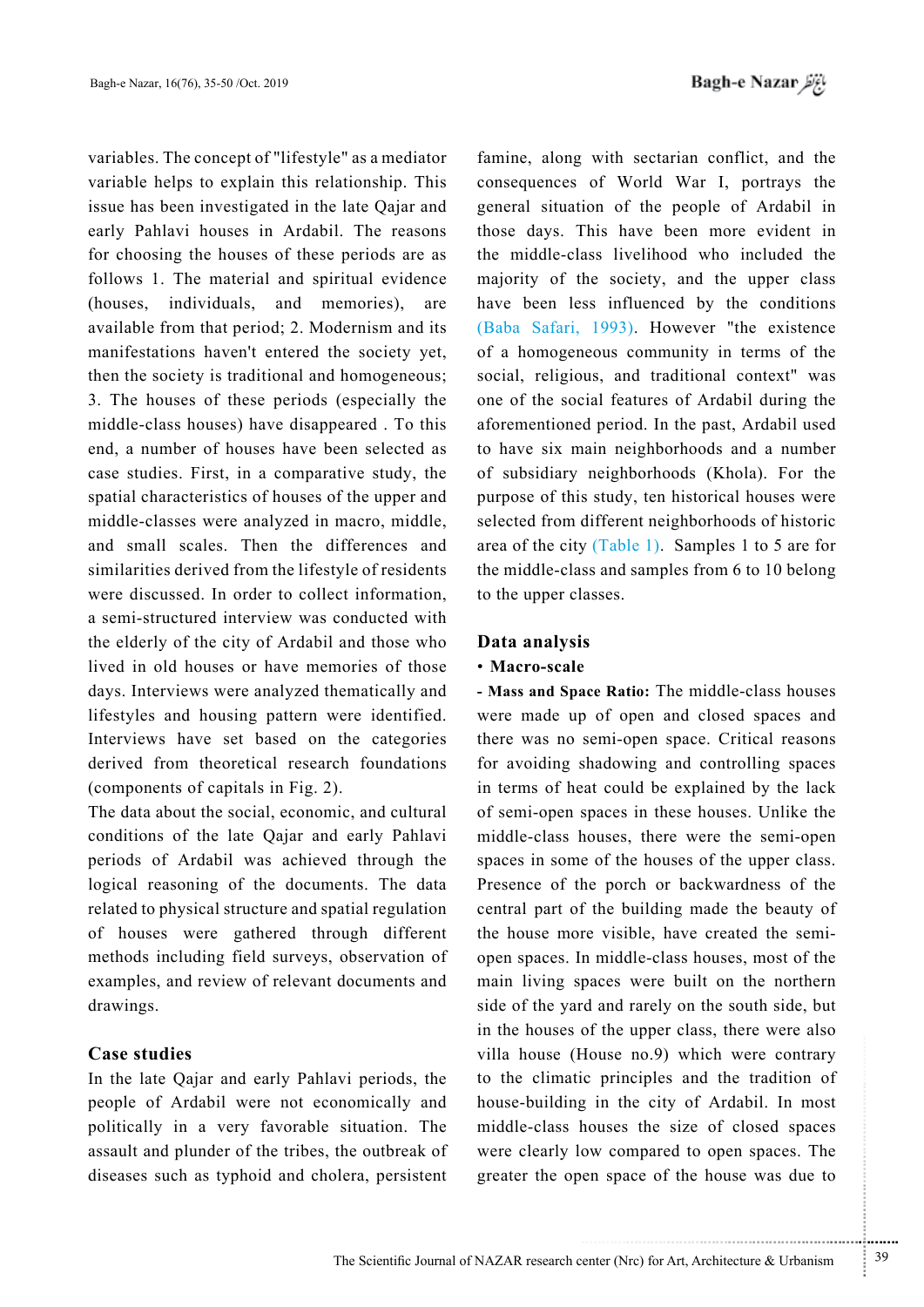

# Table 1. Examined sample houses Source: auth

| <b>House Number</b> | <b>Description</b>                                                                                                                                                                             | Plan | Picture                                  |
|---------------------|------------------------------------------------------------------------------------------------------------------------------------------------------------------------------------------------|------|------------------------------------------|
| <b>House No.1</b>   | Old date: the late Qajar<br>House owner's job: Carpet Weaving<br>The house has No basements. The top room<br>is located over the entrance hall.                                                |      | Vestibule in the house no. 1.            |
| House No.2          | Old date: the late Qajar<br>House owner's job: retailer<br>The house has No basements. The southern<br>part was built for the crew. The top room is<br>located over the vestibule and kitchen. |      | Guest-room of the house no. 2.           |
| House No.3          | Old date: the late Qajar<br>House owner's job: The small dealer<br>The house has No basements. The southern<br>part was the warehouse and the stable.                                          |      | Kitchen in house no. 3.                  |
| <b>House No.4</b>   | Old date: First Pahlavi<br>House owner's job: Bank employee<br>The house has No basements. The kitchen<br>is located behind the room and the eastern<br>corridor                               | -3   | View of the house no. 4.                 |
| House No.5          | Old date: First Pahlavi<br>House owner's job: Small dealer<br>The house has No basements. There is a<br>room over the vestibule                                                                |      | View of the house no. 5.                 |
| House No.6          | Old date: the late Qajar<br>House owner's job: landowner<br>The interior of the house is divided and<br>destroyed. The house has a double class and<br>the basement that the kitchen is in it  |      | View of the exterior of the house No. 6. |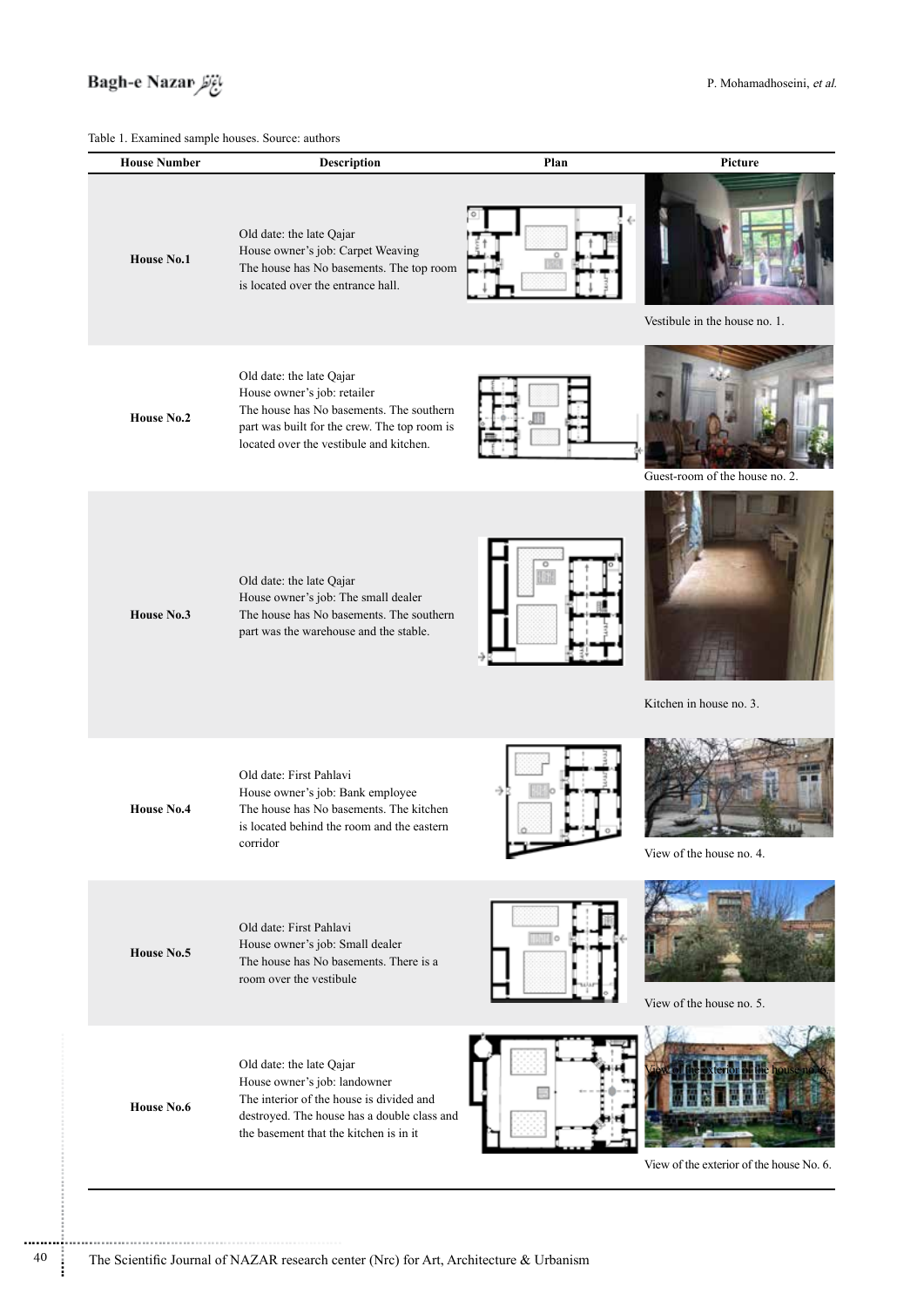#### Table 1. (continued).



several factors: 1. The ability to carry out many daily activities such as the use of water wells and ponds, gardening, and maintenance of poultry and so on; 2. Financial imbalance or Non-compliance to construct unnecessary indoor spaces; and 3. To prevent the build-up of additional heating costs. In the house of the upper class, the outdoor area is more than closed space too, which was because the courtyard in the old houses was the main place of transportation and doing many activities. - Patterns of spaces: In the middle-class houses, the room- vestibule pattern was available in all types of houses. The expansion of this pattern was linear and the size of its grains depended on land

area, adjacent spaces, family needs, and landlord financial placement (Fig. 3). The most commonly used composite pattern was two rooms and a vestibule. The vestibules defined the entrance paths of the house; entering from the courtyard into the indoor, and entering the kitchen and other spaces. The rooms were the main spaces of life and place of doing a lot of activities inside the house. In sum, simplicity and readability are in communication between spaces and axes of spaces, which means the simplicity and lack of chaos in behaviors within these houses.

House of the upper class in the Qajar period included external and internal sections. During

.......... ....... ........ ........... ...... ....... ........ .......... ...........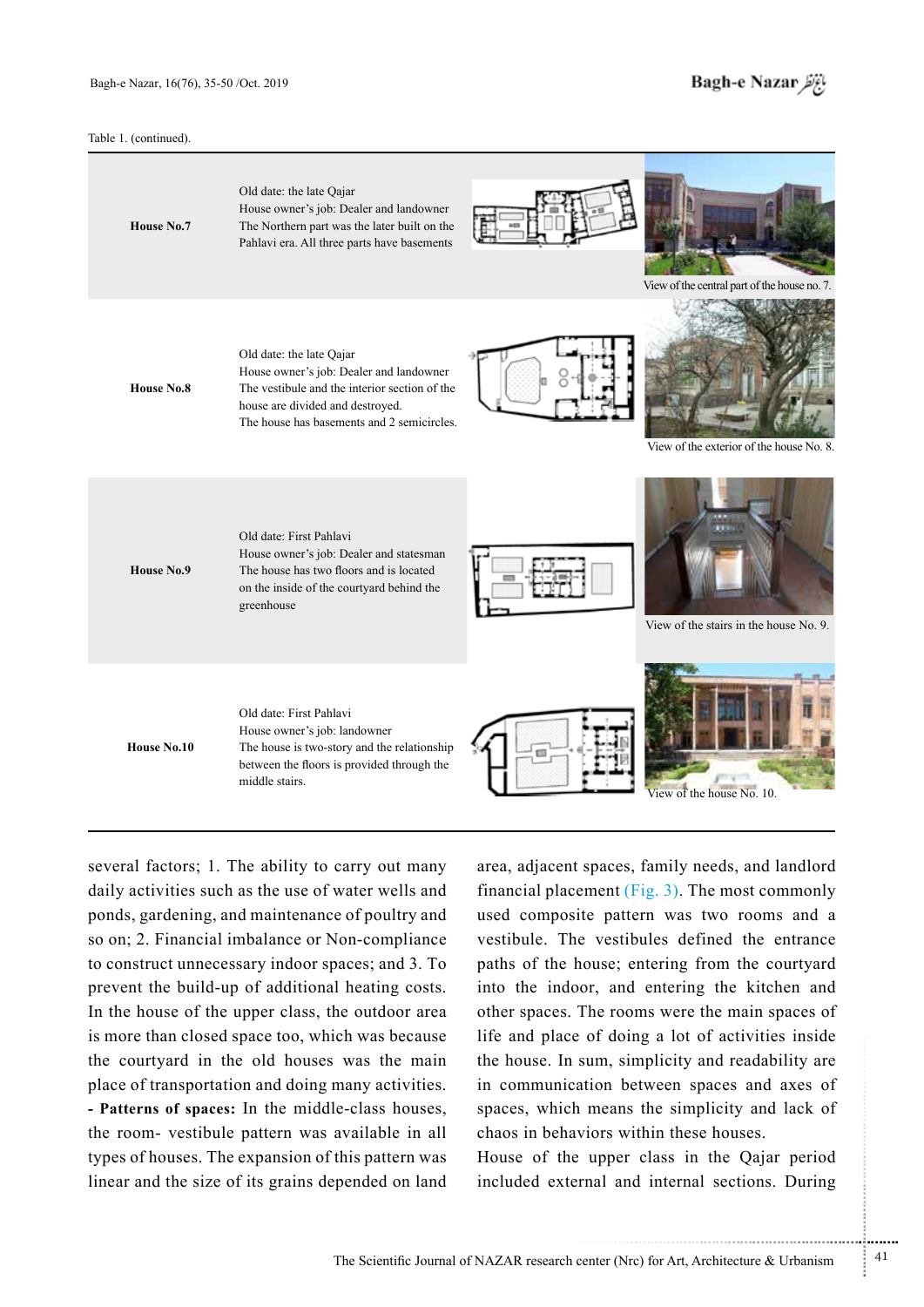

Fig. 3. Different patterns of the room- vestibules in middle-class houses in Ardabil. Source: authors.

the Pahlavi era, these two parts were merged. The outer part of the house of the upper class during the Qajar period, and Pahlavi houses followed the symmetrical pattern, centered on the cavity and the hall of reception. The reception room  $(Tanabi)$ , in the Oajar period and the halls in Pahlavi era were the most beautiful rooms of the houses and they were the main reception area of the guest. The reception rooms usually had large windows that helped to enhance the beauty of the house. From the early days of the Pahlavi gradually the stairway between floors were also erected on the axis  $(Fig. 4)$ . The interior spaces of the houses of the upper class, like the middle-<br>class houses, were followed by a linear pattern.

### • Medium scale

- The Composition of spaces: The most distinctive space combination of in the houses of the upper class in the Qajar era was the distinction between the outer and inner regions. Each of the domains had a separate courtyard and separate collection of spaces, and the two sections of the house were usually linked to each other through the entrance pins as a communicative joint (Houses no. 6, 7  $\&$ 8). The outer section was the official section and location of the social standing of the inhabitants of the home, and in its construction, it was used for high-quality materials and decorations. Indoor spaces were far less complicated and simpler. For this reason, they were generally not lasting and were destroyed (Houses no.6, 7)  $\&$  8). In Pahlavi houses, interior and exterior

areas were integrated into one house (Houses no. 9  $&$  10). This can be pursued in the cultural and social trends of those days. In the middle-<br>class-houses, there was a tendency to privacy separation but it was not possible to build an outer section. Since the family structure in these houses was usually a patriarchal family, the separation of spaces was a separation of rooms for each family. In some houses, to emphasize the separation of privacy, two vestibules with separate entrance were made. These entrances during the ceremony led to the separation of men and women (Houses no. 2,  $3 \& 4$ ).

- Number and size of spaces: The multiplicity of spaces in the houses of the upper class had three main causes: 1. these houses belonged to well-known people, which had many social connections. So, in these houses, there were many welcoming spaces in the form of exterior courtyards, reception rooms, and halls. 2. The number of home members was also high due to the availability of servants. 3. The financial leverage of the upper class allowed them to build larger and more spaces in the house.

There were social communications with relatives and neighbors among the middle-class too. But these people didn't have the desire, need, or the ability to display their place by building a hall or outer section. The guest room was used as a regular room on ordinary days. This was due to the fact that during the day because of the family's collaborative life, all the spaces of the



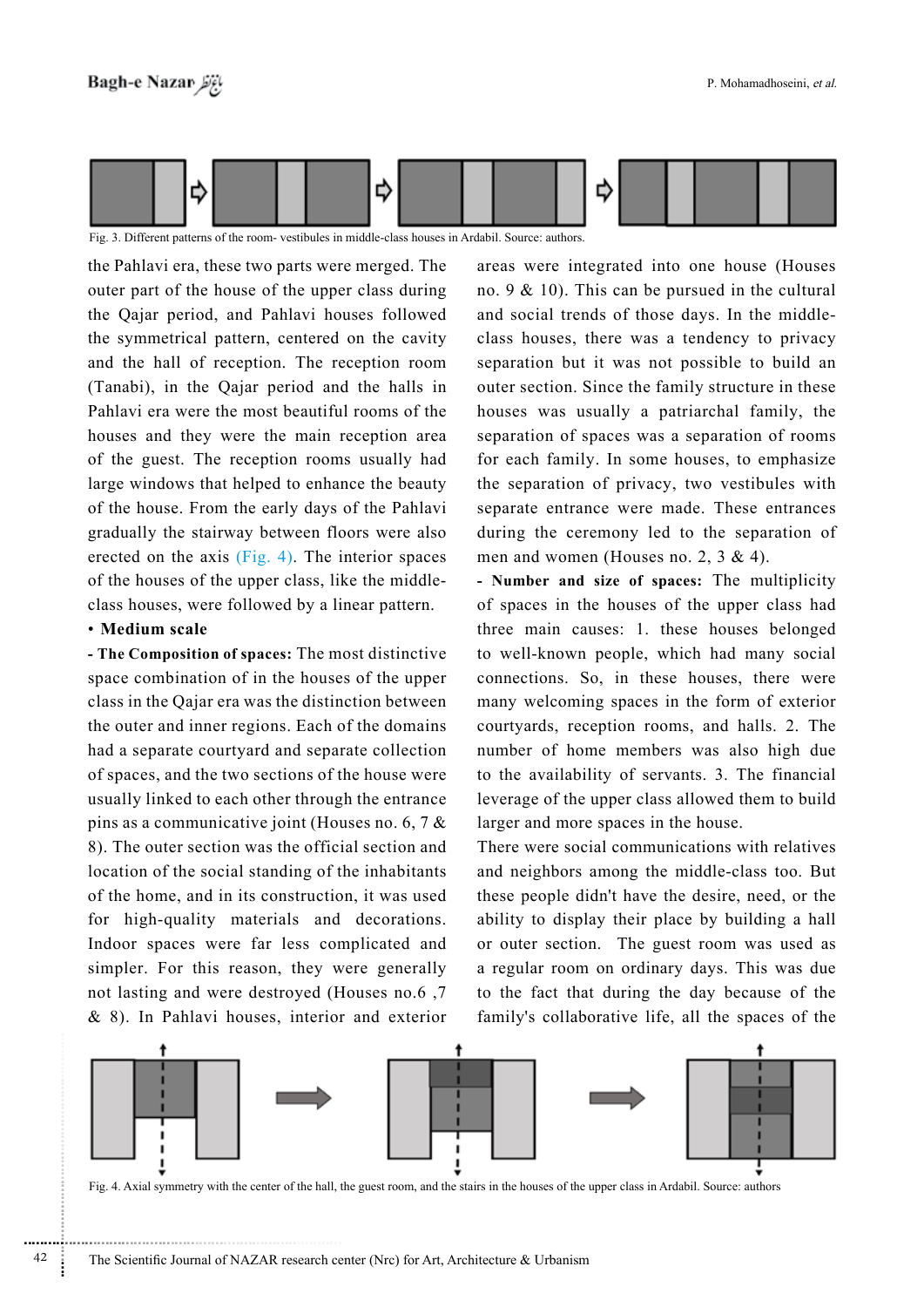house were used in common. Only at night, these spaces could be of special interest to each family. On the other hand, in order to compensate for the lack of space for the members of the house. wooden partitions were used in the rooms. The smaller part, which was like a storage room, created a room for privacy. The presence of separators made room flexible, so that when needed a room was converted into two rooms  $(Fig, 5)$ .

- Service spaces: Service spaces were such as kitchens, bread space, stables, and storage room. In the house of the upper class, there was a need for large and extensive service spaces. This was due to a large number of visitors and residents of the house and the importance of having resources, supplies and catering facilities in these homes. In these houses, large basements included spaces such as the kitchen and stores. Due to the high level of underground water in Ardabil, it was not possible to build a basement except with the materials and high-tech construction techniques; this was only possible for the upper class. Service activities were also mainly carried out by servants and in some houses, there were spaces for the lives of these people. In the middle-class houses, there were service spaces in the yards. The kitchen was built in the back of the rooms in the northern part of the building which had no lightning and acted like a protective layer and thermal insulation in Ardabil. Daily work was done by family members. The middle-class which was generally economically insignificant was content and self-sufficiency in the supply and consumption of resources; there were poultry storage areas in the courtyards, and vegetables and gardens were used to meet the needs of the family. In some houses, the workshop was also built in the courtyard (house no.1).

### • Small scale

- Materials and decorations: Ardabil houses mainly used indigenous materials. Accordingly, in the houses of this area, the pillars were of stone, the

walls of clay, the roof of beams of wood, and the main facade of the house was brick with a stone plinth. Thick brick walls have a high thermal capacity and provide protection against exhaust temperatures. The windows and doors were wood, and the interior flooring was plaster. In the middle-class houses, the walls of the interior were class houses, there were decorative elements simple and lacking in any decor. But, in the upperlike stucco, Mogarnas, paintings, inscriptions,





Fig. 5. Two wooden separators in houses 2 and 4. Source: authors' archive.

.......... ....... ........ ........... ...... ....... ........ .......... ...........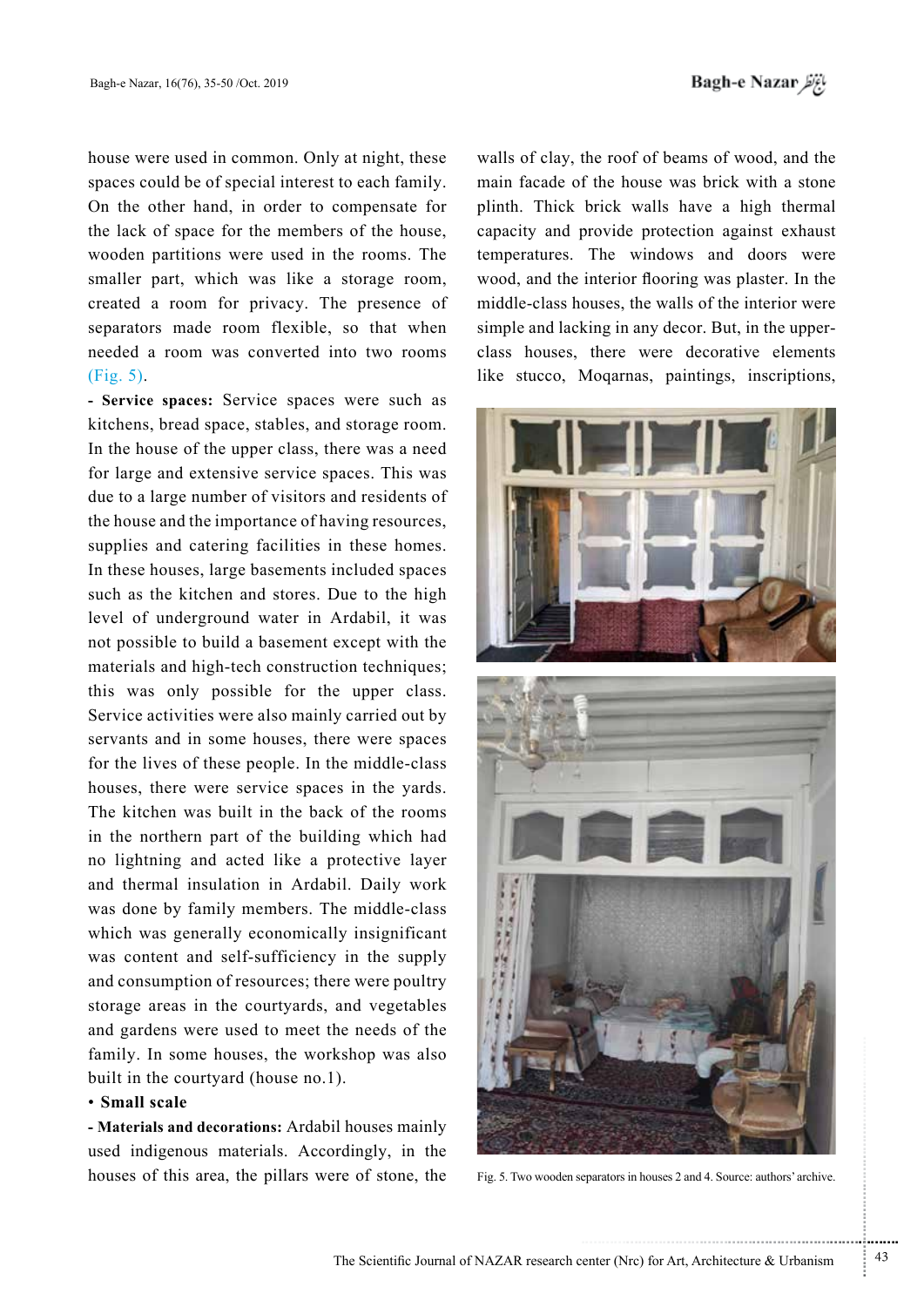and large colored glass windows, mainly in the reception room and the hall  $(Fig. 6)$ . There were brick ornaments in the facades of the buildings, which were more prolific in the houses of the upper class  $(Fig. 7)$ .

## **Discussion**

The impact of various economic, social, cultural, and symbolic are reflected on the lifestyle and it shows how each individual or group are related to a particular social class. Therefore, it is possible to study the lifestyle in terms of the capital ratios of each class.

## **capital Economic**•

Perhaps the most important difference between the upper and middle-classes in the present research is the amount of economic capital. As it was mentioned, middle and lower class people in the late Qajar and early Pahlavi years did not have a favorable situation in terms of livelihoods. The old middle-class included middle traders, craftsmen, workers, clerics, and small business owners, but the new middle-class included new employees and specialists (mainly in the public sector) (Hezarjoraibi,  $2010$ ), which in terms of income and material capital were modest. From this point of view, they tended to be content with self-sufficiency. The result of this in the lifestyle and house-building was the use of gardens and poultry farming, along with the simple combination of home spaces and the living of several families in limited house spaces with the use of separating walls, the simplicity of furniture and the lack of detailed decorations in the house. In contrast, the upper class in the early Pahlavi era like the late Qajar period consisted of state officials, landowners, elites, and successful businessmen (Nowzari, 2004), had substantial financial revenues

The economic capital of these people has affected, for example, doing housework by the servants, the number and size of the spaces of the house, the exterior and interior complex, spacious decorations for guest rooms, warehouses and spacious service spaces in the basements, and so on. Usually middle and low class was living in subsidiary neighborhoods. Considering the different levels of the middle-class, part of the middle-class lived in the main neighborhoods.

### • Social capital

Considering the social and cultural similarities in society, many of the conceptual and theoretical



Fig. 6. Interior decoration in the house No. 7. Source: authors' archive.



Fig. 7. Brickwork on the facade of the house No. 9. Source: authors' archive.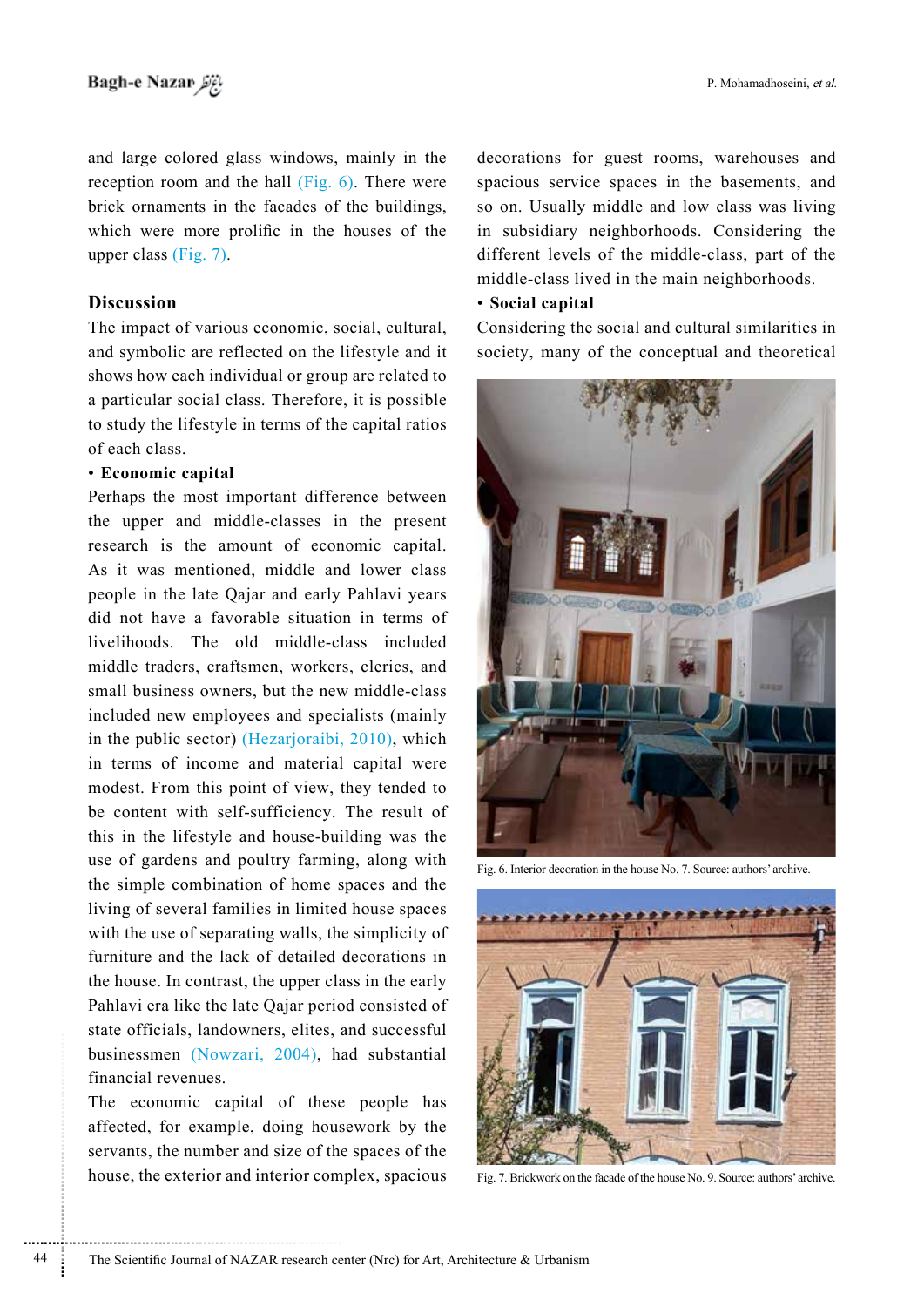*باغ نظر* Bagh-e Nazar

aspects of social capital were almost the same in all classes of Ardabil in the late Qajar and early Pahlavi periods. It is possible to point out the importance of relationships, social status, kinship relationships, social identity, and family structure. What makes the difference between social classes to some extent was the different approaches from this perspective. The importance of preserving and displaying the status and social identity for the upper class was greater than that of the middle-class people. The consolidation of social status was accomplished through the expansion of social relations, the display of economic capital and financial power. In this regard, the exterior house and the hospitality boards have both been tasked with expanding social relations, and diversification of economic differentiation. By contrast, the middle-class had a sense of contentment. Hence, they were uncompromising in their social and kinship relationships and did not want to induce a sense of differentiation from other peers.

### **cultural and symbolic capital**

Bourdieu proposes three subsectors for the cultural capital; 1. The internal cultural capital, which means sustainable mental and physical trends and potentials that have gradually become part of the existence of individuals; 2. The objectified cultural capital, which means all objects and cultural goods; and 3. Institutionalized cultural capital, which requires the presence of qualified and capable people to acquire a variety of educational and professional qualifications (Darini, Taban, Namdar Joyami & Bahonar, 2016). Thus, worldview, values, beliefs, ideas, mental schemas, meanings, and Norms can be considered as an internal cultural capital. Given the traditional and homogeneous texture of Ardabil in those days these mental concepts have largely been shared by the general public. At the level of tastes and habits that are considered as an inward cultural capital the distinction between classes is evident. In this regard Bourdieu introduces three main realms of taste: 1. Legitimate tastes that are common among the upper class and its main characteristic is the aesthetic desire to defend the full priority of the form relative to function; 2. the average taste that is most common among the middle-class; and  $3$ . the popular taste that is prevalent among the lower classes and the worker based on the tastes of necessity and "needs". The middle-class, on the one hand, is interested in establishing a gap between itself and the lower class and, on the other hand, it lacks the necessary cultural and educational experience to approach the legitimate taste (Momtaaz,  $2005$ ,  $156$ ). It cannot be denied that there has always been a tendency to resemble the upper class, at least among the upper and middle-class. For example, house number 2 is an example of an attempt to resemble the symmetrical pattern used in the house of the upper class. This has also been about habitus and behaviors

Habitus is the result of taste and influenced by economic and social capital  $(Fig. 2)$ . Therefore, in view of the differentiation of the upper class in the aforementioned cases, one can draw a distinction in the habitus too. "The ancient aristocracy of Iran, as influenced by western colonialism, imitated many European habitus"  $(ibid, 158)$ . At houses 9 and 10 which belong to late Pahlavi era, imitation of the West can be seen in cases such as the removal of the inner courtyard, and the use of internal steps visible on the middle of the house. Among the furniture of Ardabil's upper-class houses, there was also furniture like Polish chairs, Russian tables, spring beds, watchdogs and so on ... (Baba Safari, 1993, 274).

Another distinction of this class is in the production of objective cultural capital. "Anyone" who has more cultural, social, and economic capital will have more resources to participate in the game of "pure" and "lucid" aesthetics, while

.......... ....... ........ ........... ...... ....... ........ .......... ...........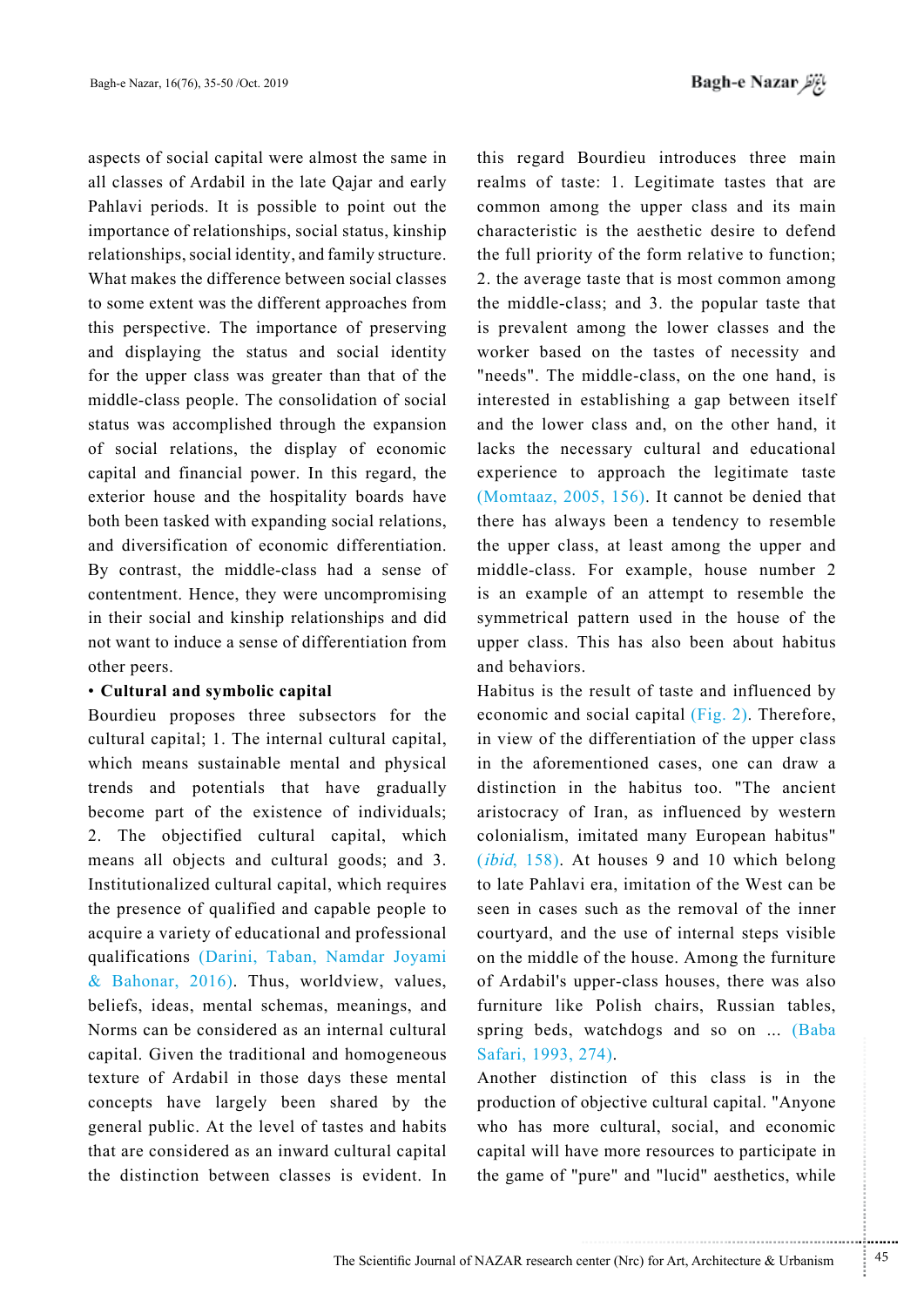individuals with limited capital stock do not have the choice to use the same limited resources in the creation of aesthetics" (Webster,  $2018, 67$ ). This can be seen in beautiful and luxurious decorations in the houses of the upper class, while it is absent in the middle-class houses.

Finally, the data from the analysis of the content of the interviews and field surveys were

reviewed. The results were arranged in a table based on the categories of economic, social, cultural and symbolic capitals (Tables 2, 3 & 4). The table attempts to express the level of capitals of the middle and the upper classes in Ardabil in the late Qajar and early Pahlavi years and the physical expression of the categories of capitals in their houses.

Table 2. The physical expression of the cultural and symbolic capital in the houses of the middle and the upper classes of Ardabil in the late Qajar and early Pahlavi periods. Source: authors.

|                               | Categories                          |                                                                                                                                                                                                                                                                                              | Capital amount                                                                                                                                                                                                                                 | <b>Physical expression</b>                                                                                                                                                                                              |                                                                                                                                            |  |
|-------------------------------|-------------------------------------|----------------------------------------------------------------------------------------------------------------------------------------------------------------------------------------------------------------------------------------------------------------------------------------------|------------------------------------------------------------------------------------------------------------------------------------------------------------------------------------------------------------------------------------------------|-------------------------------------------------------------------------------------------------------------------------------------------------------------------------------------------------------------------------|--------------------------------------------------------------------------------------------------------------------------------------------|--|
| Capital                       |                                     | middle-class                                                                                                                                                                                                                                                                                 | the upper class                                                                                                                                                                                                                                | middle-class                                                                                                                                                                                                            | the upper class                                                                                                                            |  |
| Cultural and symbolic capital | Worldview                           | religion of Islam and Shia religion                                                                                                                                                                                                                                                          | The common worldview of people influenced by the                                                                                                                                                                                               | Urban homogeneous texture and the general similarity of buildings<br>both in the middle and the upper-class buildings.                                                                                                  |                                                                                                                                            |  |
|                               | Values,<br>Beliefs, Ideals          |                                                                                                                                                                                                                                                                                              | Rooted values and beliefs are mainly derived from culture,<br>religion and hi s torical experiences such as adherence<br>to the maintena n ce of religious and customary rituals,<br>confidentiality, respect for to the elders and guests and | House entrance hall (Qajar period); Two<br>separate entra n ces from the courtyard<br>to the house; To consider the largest and<br>brightest room to the guest; Allocating<br>rooms according to the family's hierarchy | Interior and e x terior<br>parts as women's and<br>men's fields (Q ajar<br>period); the 1 argest<br>external room for the<br>guest.        |  |
|                               | Mental<br>schemas.<br>meanings      | sectors of society<br>Accept external conditions<br>and compatibility with it.                                                                                                                                                                                                               | Proper social status; being complete Muslims; Attention to<br>the spiritual and religious aspect of the practice among all<br>Maintain social status                                                                                           | Permanent readiness of the home spaces<br>for guests; Flexible spaces for different<br>situations of life and religious ceremonies                                                                                      | The distinctive<br>pattern of the house;<br>the building of the<br>courtyards, halls,<br>and guest rooms for<br>religious ceremonies;      |  |
|                               | Patterns.<br>Norms,<br>Requirements | Conventional patterns of behavior, such as observing<br>the norms and traditions of the community, maintaining<br>optimal conditions in the cold; tolerating the transitory<br>difficulty; anticipating the hard winter. No half-open space;<br>Making the kitchen in the back of the rooms; |                                                                                                                                                                                                                                                | Orientation towards the southeast; Thick brick walls; Double-glazed<br>windows.<br>Wide storage in basements                                                                                                            |                                                                                                                                            |  |
|                               | <b>Tastes</b>                       | Use of limited resources<br>available                                                                                                                                                                                                                                                        | Requires more resources                                                                                                                                                                                                                        | limited brickworks at the entrance and the<br>facade of the buildings                                                                                                                                                   | The objectified cultural<br>capital such as interior<br>decoration and facade,<br>the use of expensive<br>and decorative items at<br>home. |  |
|                               | Habitus                             | Until<br>the<br>arrival<br>of<br>modernism, the lifestyle<br>and the way of doing<br>things have continued<br>from previous generations.                                                                                                                                                     | They were pioneering<br>in influencing Western<br>behavioral and spatial<br>patterns                                                                                                                                                           | Homebuilding patterns in early Pahlavi<br>with the least change over the late Qajar<br>period                                                                                                                           | Removing the interior<br>and creating stairs in<br>the middle of the house<br>during the Pahlavi era                                       |  |

<sup>46</sup> The Scientific Journal of NAZAR research center (Nrc) for Art, Architecture & Urbanism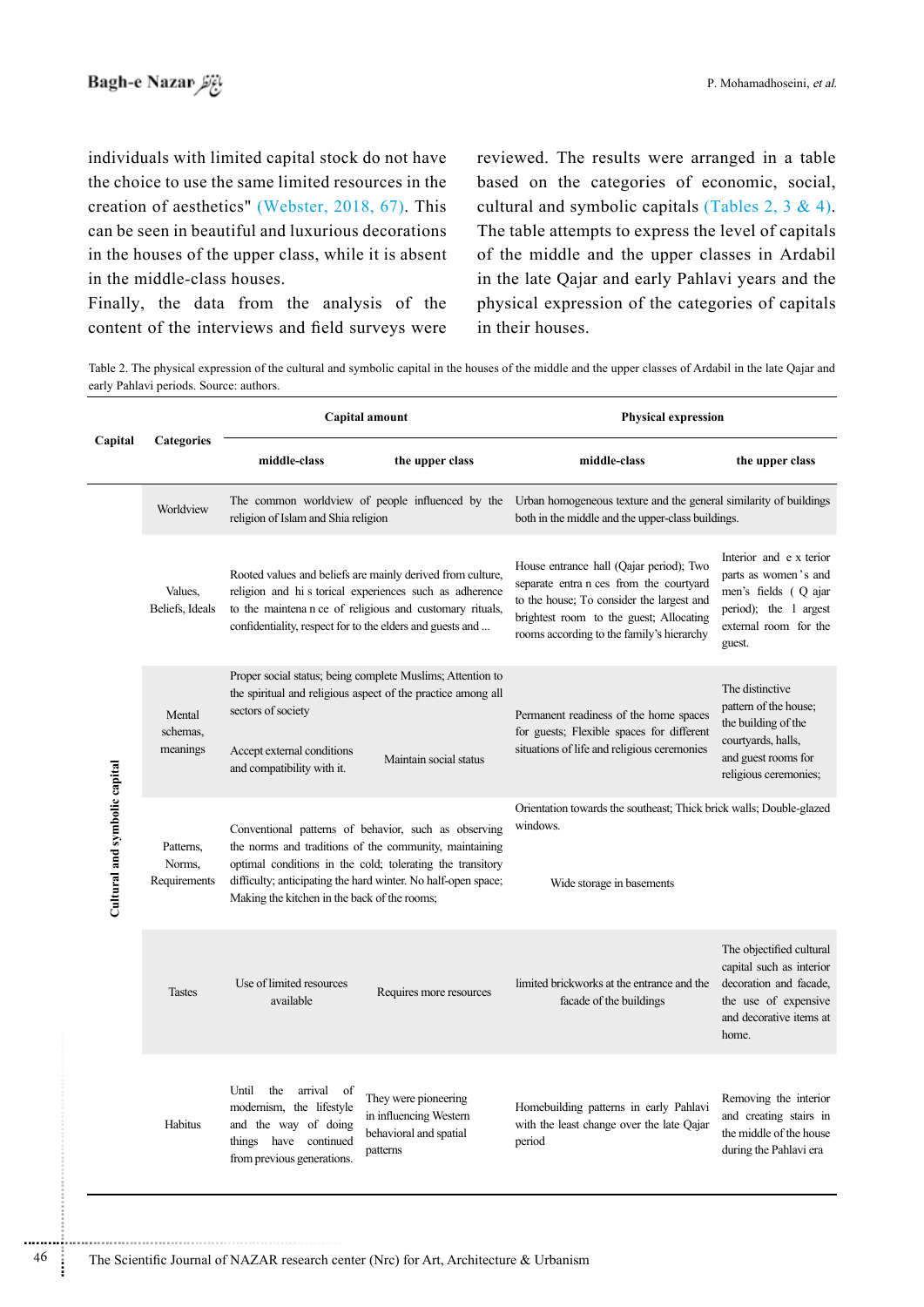Table 3. The physical expression of the economic capital in the houses of the middle and the upper classes of Ardabil in the late Qajar and early Pahlavi periods. Source: authors.

| Capital          | <b>Categories</b>   | Capital amount                                                                                                                                                                                   |                                                                                                                                                           | <b>Physical expression</b>                                                                                                                                                                                                                   |                                                                                                                                                                             |  |
|------------------|---------------------|--------------------------------------------------------------------------------------------------------------------------------------------------------------------------------------------------|-----------------------------------------------------------------------------------------------------------------------------------------------------------|----------------------------------------------------------------------------------------------------------------------------------------------------------------------------------------------------------------------------------------------|-----------------------------------------------------------------------------------------------------------------------------------------------------------------------------|--|
|                  |                     | middle-class                                                                                                                                                                                     | the upper class                                                                                                                                           | middle-class                                                                                                                                                                                                                                 | the upper class                                                                                                                                                             |  |
| Economic capital | Job                 | Small and medium<br>business, retail,<br>craftsmanship, government<br>jobs and<br>Trade is common in both classes, but there is a<br>difference in the volume of business. The middle-           | Land Management,<br><b>Business, Government</b><br>and High-Level State,<br>Rulers of the tribes<br>and $\ldots$                                          | Those whose sources of incomes<br>were retail dealing, tannery and<br>carpet weaving, one or more<br>workshop units or shops were<br>built in the courtyard of the                                                                           | The workplace was usually out of<br>the house. But some work visits<br>were done indoors. For this purpose,<br>a special space was created at the<br>entrance of the house. |  |
|                  |                     | classes were engaged in small businesses and the<br>upper classes were busy with large business.                                                                                                 |                                                                                                                                                           | house.                                                                                                                                                                                                                                       |                                                                                                                                                                             |  |
|                  | Income              | Average or low-income<br>relative to time and place<br>conditions                                                                                                                                | High income through<br>lucrative relationships<br>and jobs                                                                                                | The simple arrangement of spaces<br>with respect to the least in the<br>number and size of spaces                                                                                                                                            | Building a large number of spaces at<br>the house with different functions                                                                                                  |  |
|                  | Location            | Main and subordinary<br>neighborhoods                                                                                                                                                            | Main neighborhoods<br>and downtown                                                                                                                        | In spite of the high proportion of houses in the main neighborhoods<br>moderate houses in these neighborhoods are also somewhat visible.                                                                                                     |                                                                                                                                                                             |  |
|                  | Material<br>capital | Medium and little capital<br>Material                                                                                                                                                            | Much financial capital<br>due to financial and<br>financial affairs                                                                                       | The inability to build a basement<br>or the possibility of making only<br>part of the spaces in the basement;<br>Limiting the spaces in terms of<br>dimensions and numbers; the<br>lack of use of good materials and<br>decorative ornaments | The possibility of building larger<br>residential and service spaces; Using<br>high-quality materials for building<br>components such as doors and<br>windows               |  |
|                  | Consumer<br>trends  | about<br>Concerns<br>the<br>shortcomings and the desire<br>to satisfy, conserve the<br>consumption of winter food<br>and fuel and self-sufficiency<br>in the production of certain<br>materials. | The lack of concern<br>about the lack of food,<br>the importance<br>and<br>the<br>unmatched<br>of<br>availability of supplies<br>and catering facilities. | Additional spaces were not built<br>due to construction costs and<br>heating charges; creating large<br>gardens and storage areas for<br>poultry in the yard                                                                                 | The construction of spacious service<br>spaces including kitchen and spacious<br>basements warehouses, crèches and                                                          |  |

Table 4. The physical expression of the social capital in the houses of the middle and the upper classes of Ardabil in the late Qajar and early Pahlavi periods. Source: authors.

| Capital        | <b>Categories</b>     |                                                                                                       | <b>Capital Amount</b>                                                                                                                                                                                                                            | <b>Physical Expression</b>                                                                        |                                                                                                                                    |  |
|----------------|-----------------------|-------------------------------------------------------------------------------------------------------|--------------------------------------------------------------------------------------------------------------------------------------------------------------------------------------------------------------------------------------------------|---------------------------------------------------------------------------------------------------|------------------------------------------------------------------------------------------------------------------------------------|--|
|                |                       | middle-class                                                                                          | the upper class                                                                                                                                                                                                                                  | middle-class                                                                                      | the upper class                                                                                                                    |  |
| Social capital | Social relationships  | classes due to their influence on society.                                                            | In traditional society, social relations played a significant<br>role for the people of society among the upper classes and<br>the middle-classes. However, the social relations of the<br>upper class were much more important than the middle- | the house including the<br>rooms and the courtyard<br>celebrations<br>in<br>and<br>parties.       | Using all the capacity of Allocation of special spaces to<br>accommodate guests such as guest<br>rooms and hall                    |  |
|                | Social position       | No special social status                                                                              | Famous people's reputation<br>and social status                                                                                                                                                                                                  | Simplicity and<br>similarity of houses;<br>No distinct entrances.                                 | Entrance.<br>guest<br>rooms.<br>and<br>exterior home with beautiful views<br>and fine decoration.                                  |  |
|                | Kinship relationships | Extensive kinship relationships among all strata of society<br>and efforts to maintain and sustain it |                                                                                                                                                                                                                                                  | Creating a vast yard<br>for doing things<br>collectively                                          | Separation of the house into two<br>parts of the interior and exterior<br>which is a hall for men and interior<br>for women's use. |  |
|                | Family structure      | Life is based on patriarchy in the wider family among the<br>middle and the upper classes             |                                                                                                                                                                                                                                                  | Separating special<br>rooms for each<br>family using wooden<br>separators in the rooms            | Separation of the house into two<br>male and female arenas during the<br>Qajar period                                              |  |
|                | Social identity       | class)                                                                                                | Efforts to acquire social identity through the practice of<br>the norms and traditions of society and the expansion of<br>social, cultural and economic capital (most in the upper                                                               | Common patterns<br>of houses in order to<br>adhere to customary<br>and accepted<br>homeownership. | Distinctive patterns of houses with<br>ordinary houses to emphasize<br>the identity and social status of<br>individuals            |  |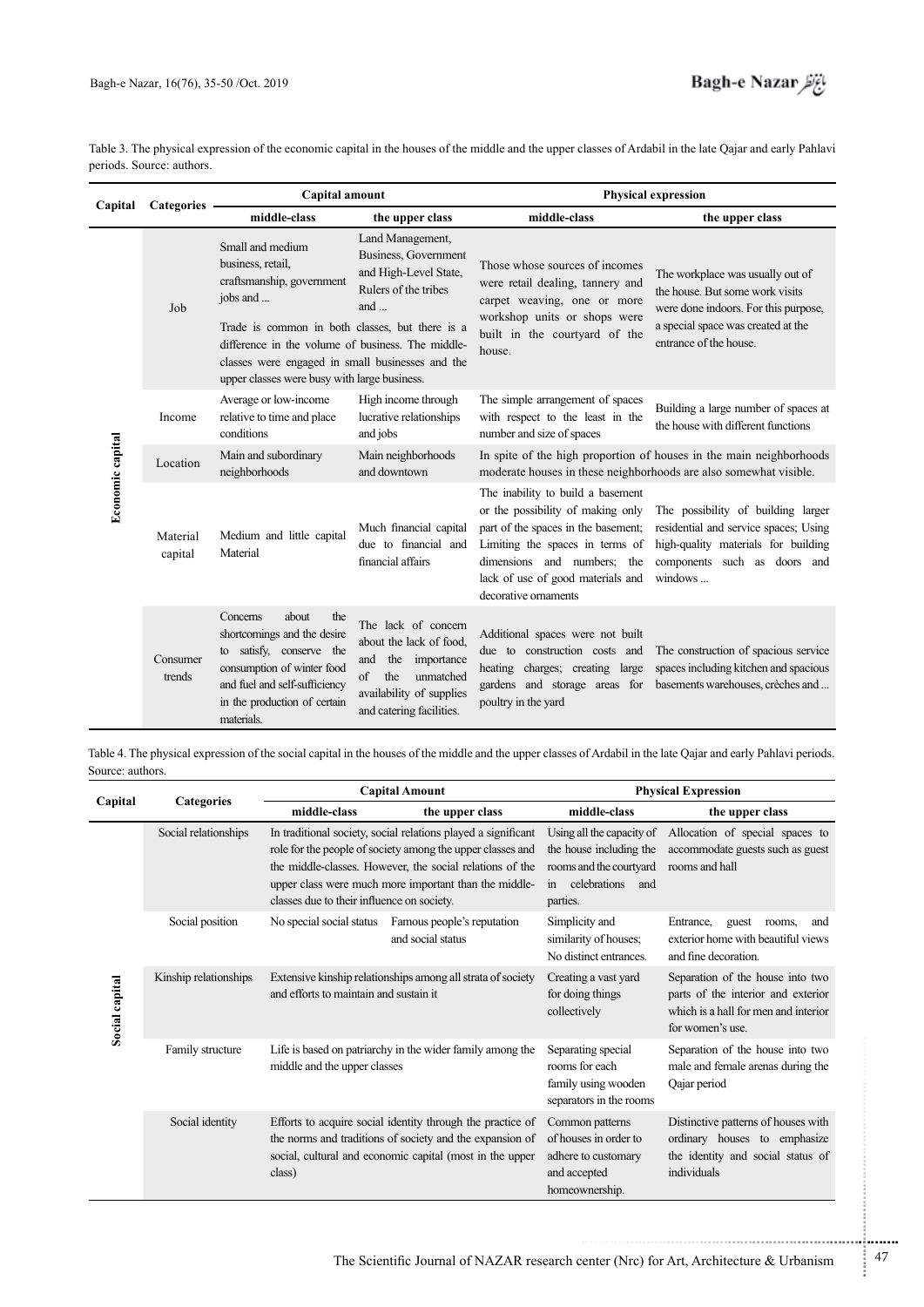## **Conclusion**

In response to the research questions of the study, the results of discussions and analysis indicate that the difference in the combination of economic, social, cultural, and symbolic capitals creates different types of lifestyle. The capitals help to shape people's lifestyle and affect their social and housing patterns. The capitals mutually reinforce each other. The upper class due to its large economic capital, was able to increase its social and cultural capitals, especially the objective cultural capitals. These cases had been shown in the furniture and decorations used in the houses as well as the quality of the guest rooms in the form of exterior houses, halls and so on. Houses of Ardabil's of the upper class had a central symmetry pattern centered around a guest room or hall with the facade and lively decorations that made the appearance more beautiful.

The U form of the buildings of the Qajar period inspired the sense of affection and acceptance for those who came home. This was to improve the social status and social influence of the of the houses owners. However, In the Pahlavi era, due to social and cultural changes, attentions to indoor have increased. This led to the integration of the interior and exterior of the house and the interior section was gradually removed from the structure of house. Also, the hall was removed from the main axis of the building and it was replaced by stairs. A common case was the existence of detailed service spaces in all the houses of the upper class and the plurality of spaces by the frequent entrances and presence of servants.

In contrast, the middle-class of the Ardabil community due to lack of capitals had satisfying, simplicity, and lack of discretion approach. This approach has been found in the lifestyle and consequently in the spatial structure of the houses in all three macro, middle, and small scales. These houses usually have at least decorations, with multiple combinations of linear repeats the biceps pattern of the atrium-room. The flexibility

of the house spaces for different times (day, night, various ceremonies, changes in the number of family members, etc.); climatic considerations such as orientation to the south, the creation of the kitchen behind the rooms; and the relatively high proportion of space to the masses, are the most important features of the middle-class houses. These cases should also be attributed to the shortage of capitals especially economic ones or the desire to satisfy the residents of these houses. Although some middle-class houses try to resemble the symmetrical pattern of houses of the upper class, the houses of the middle-class in the Pahlavi era did not differ much from the Oajar era.

The reason for this seems to be the later acquaintance of this class with the aspects of modernity. Based on the above-mentioned discussion, it can be concluded that the existence of a major difference in the types of capital, especially economic capital, between the middle and the upper classes of the city of Ardabil in the late Qajar and early Pahlavi periods have led to differences in the lifestyles and in the physical dimensions of houses. This suggests that the research hypothesis namely the existence of a relationship between differentiation in the social classes and differences in the lifestyle and patterns of housing is confirmed. The people of Ardabil shared a lot of components of social and cultural capitals. It is because they live in a common environment and had the same historical experiences, traditions, and religion. In the meantime caused class differentiation was the kind of different approach to these components. As the upper class usually acted more deeply and with the induction of a sense of distinction with issues like status, social relationships, taste, and so on. While the middle-classes were more satisfied with the use of resources, accepting existing conditions, trying to adapt to it and so on. The physical spatial representation of these thinking styles is also apparent in the physical structure of their houses in terms of differences in entrances, facade, guest space,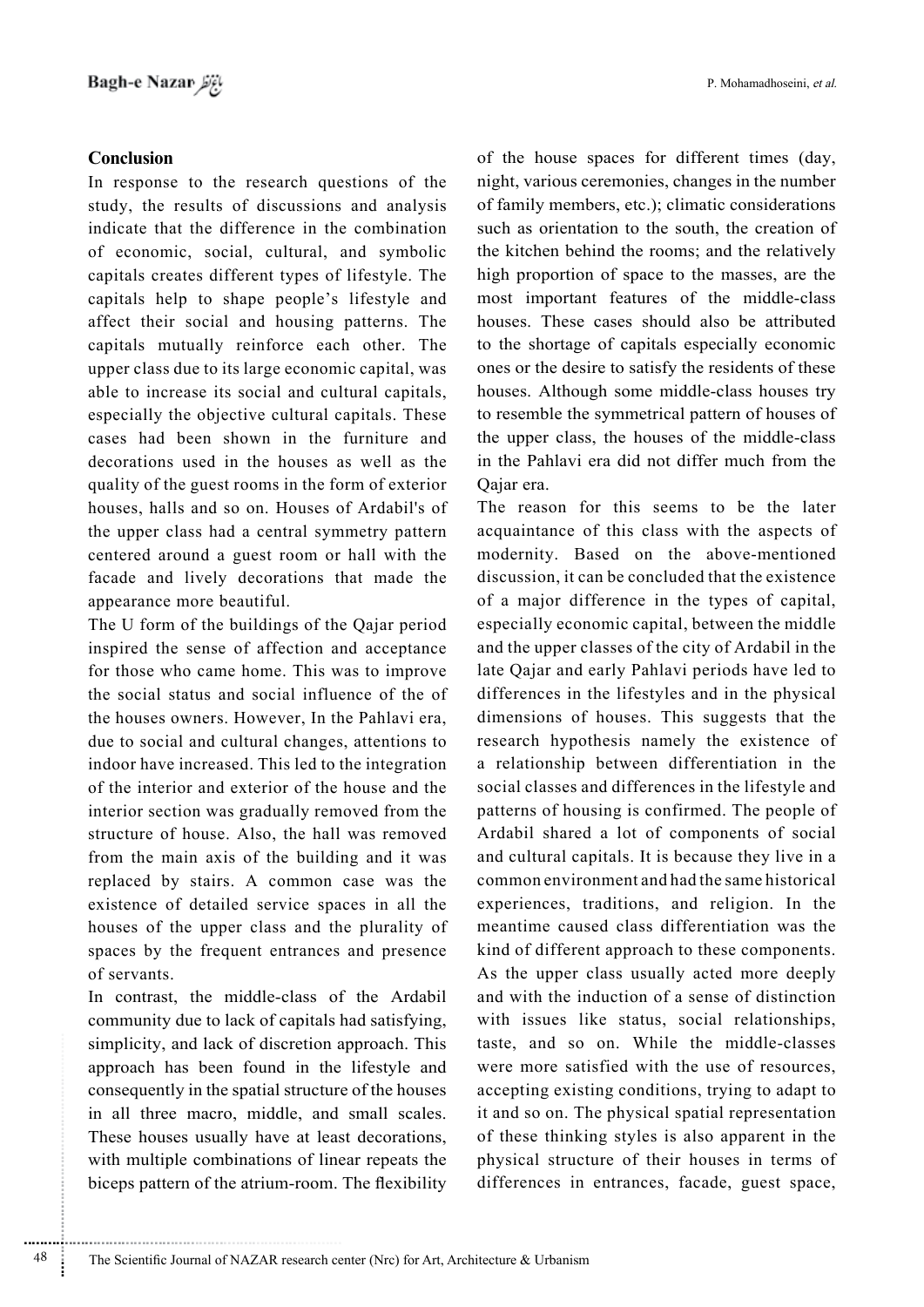service spaces, home furnishings, decorations, etc. In the end, it should be noted that as there are diverse social classes in society, there are different types of lifestyles and different forms of housing. Hence studying housing in a community requires attention to all patterns in the community and their analysis in the context of its formation.

### **Reference** list

• Afshari, M. & Pourdeihimi, S. (2017). Lifestyle Scales in Dwelling. Journal of Housing and Rural Environment.  $35(154)$ ,  $3-16$ .

• Archer, J. (2015). Social Theory of Space: Architecture and the Production of Self, Culture, and Society. Journal of the Society of Architectural Historians, 64(4), 430-433.

• Armaghan, M., Soltanzadeh, H. & Irani Behbahani, H. (2015). Redefining Woman's Role in the Family and its Impact on the Painting Decorations and Structure of Aristocratic Houses in Tehran during the Qajar era. Bagh-e Nazar, 12(34), 11-24.

• Arzhmand, M. & Khani, S. (2013). Naghsh-e khalvat dar memari-ye khane-ye irani [The role of privacy in Iranian house architecture]. Shahr-e Irani Eslami, 2(7), 27-39.

• Baba Safari, A. (1993). Ardebil dar gozargah-e tarikh [Ardabil in history]. Ardabil: Islamic Azad University of .Ardabil

• Bourdieu, P. (1984). Distinction (R. Nice Trans.). London: Routledge.

. Bourdieu, P. (1986). The Forms of Capital. In J. Richardson (Ed.), Handbook of Theory and Research for the Sociology of Education. New York: Greenwood.

\* Darini, V. M., Taban, M., Namdar Joyami, E. & Bahonar, N. (2016). Relationship between Symbolic Capital and Cultural Capital (A case study of the state university in Ilam). Culture-communication studies,  $16(31)$ ,  $178-197$ .

ye ensan shenasi [The History of Thought and Theories of • Fakouhi, N. (2003). Tarikh-e andisheh va nazari-ye-ha-Anthropology]. Tehran: Ney.

• Ganji, M. & Heidarian, A. (2015). Cultural Capital and the Economy of Culture (with emphasis on theories of Pierre Bourdieu and David Trasby). Rahbord, 23(72), 77-97.

• Gartman, D. (2013). Culture, Class, and Critical Theory: Between Bourdieu and the Frankfort School. New York:

.Routledge

• Grabb, E. G. (1995). Social Inequality: classical and contemporary theorists (A. Gharavizad  $&$  A. Siahpoush Trans.). Tehran: Farhang Moaser.

• Hezarjoraibi, J. (2010). Theoretical Investigation The Recognition of The Middle Class (Emphasis On New Middle Class In Iran). Social Sciences, 17(50), 63-90.

• Hojjat, I. & Heidari, M. (2011). Baghdadi's House in Kermanshah, a demonstration of the cultural interactions between the two nations of Iran and Iraq in the Oajar era. Soffeh, 26(2), 123-138.

• Lamont, M. & Lareau, A. (1988). Cultural Capital: Allusions, Gaps and Glissandos in Recent Theoretical Developments. Journal of Sociological Theory, 6(2), 153-168.

• Moayyed Hekmat, N. (2014). An Introduction to the Methodological Approach of Pierre Bourdieu to Cultural Capital. Journal Management System, 4(1), 155-178.

• Mohammad Hosseini, P. (2012). Investigating the linkage between home and culture in Qajar houses of Tabriz based on the view of Amos Rapoport. Unpublished master's thesis. Shahid Beheshti University, Tehran, Iran.

• Momeni, K. & Naseri, N. (2016). Surveying the Tools and Methods of Creating Privacy in the Zinat-ol Mulk Traditional House in Shiraz (Based on the Quran Verses and Islamic Hadiths). Iran University of Science & Technology,  $3(4)$ , 18-33.

• Momtaaz, F. (2005). Introducing the concept of class from the perspective of Bourdieu. Pazhuhesh name-ve oloum-e Ensani, (41-42), 149-160.

· Naseri, N., Momeni, K., Kakizadeh, M. & Vasiq, B.  $(2017)$ . The Recognition of the Impact of Occupation and Social Class of Muslim Owners of Qajari Houses of Bushehr on Shaping the Privacy Hierarchy of the Entrance Space. Culture of Islamic Architecture and Urbanism Journal, 2(2), 77-92.

• Nowzari, H. (2004). Social Policy and Social Changes in Iran The Role & Status of the Middle-Class in the Process of the Politico-Economic Development of Iran during the Revolution. Social Welfare, 3(11), 101-129.

• Pourdeihimi, S. (2011). Culture and Housing. Journal of Housing and Rural Environment, 30(134), 3-18.

• Rapoport, A. (1969). House form and culture. Englewood Cliffs: Prentice-Hall.

• Rapoport, A. (2003). Culture, Architecture, and Design.

.......... ....... ........ ........... ...... ....... ........ .......... ...........